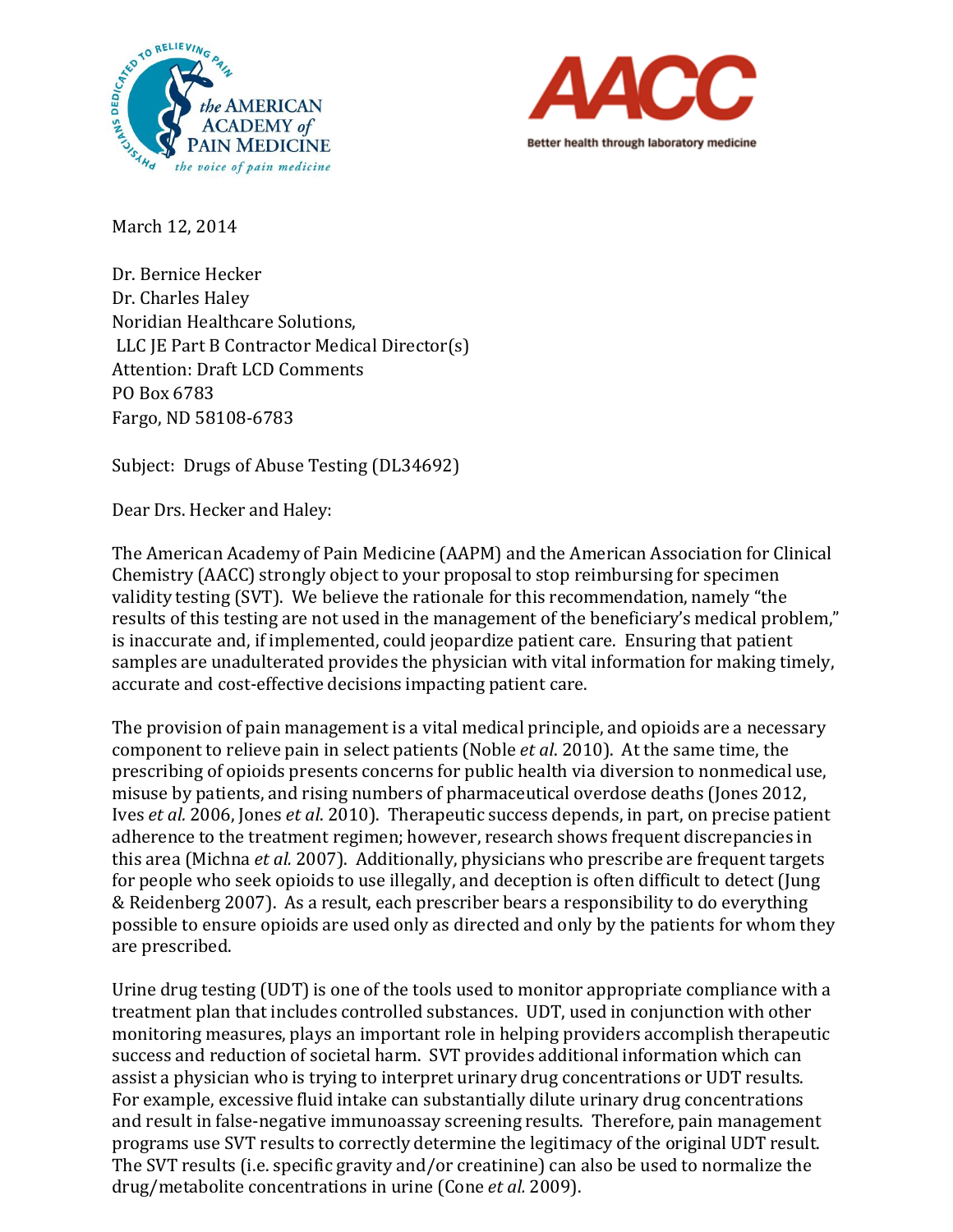UDT plays a very important role in the management of pain patients. In fact, several clinical practice guidelines (American Society of Interventional Pain Physicians 2012, American Academy of Pain Medicine 2013, Veteran's Administration/ Department of Defense 2010) currently recommend UDTs for pain management patients to decrease prescription drug abuse or illicit drug use. UDT results are used to verify compliance/adherence to prescribed therapy, identify the use of undisclosed drugs, discourage drug misuse, and identify patients with abuse/addiction problems. The correct interpretation of UDTs mediated by SVT is important since the UDT results are ultimately used to manage the patients' medical care and pain treatment plan.

Urine testing is used because of ease of collection, the window of metabolite presence, speed of turn-around, and accessibility of laboratories that provide the testing. Other specimen samples are possible, but are not universally available. However, compared to saliva, hair or sweat testing, urine is the easiest to adulterate or substitute. Observed urine collection improves accuracy but is still not one hundred percent free of error. In addition, observed urine collection requires time and personnel that are not available in a busy clinic. Thus, the clinician depends on SVT by the lab to determine the legitimacy of the sample. Marketing of products and ways to "beat a drug test" continues to grow. In September 2002, a Google search on that phrase yielded 158,000 hits while in July 2012 the same search yields over 55,200,000 results in 0.3 seconds (Bush 2008; current Google search performed July 10, 2013)

The importance of SVT has also been emphasized in the current "Mandatory Guidelines for Federal Workplace Drug Testing Programs" which was most recently revised on April 13, 2004 and requires specific urine specimen validity tests. The Federal Workplace Drug Testing Program Guidelines were updated to include SVT because there are numerous ways which have been advertised and become available to the general public to mask drugs present in a urine sample. The new Federal guidelines state that laboratory's must:

- a. Determine the creatinine concentration on every specimen,
- b. Determine the specific gravity on every specimen for which the creatinine concentration is less than 20 mg/dL,
- c. Determine the pH on every specimen,
- d. Perform one or more validity tests for oxidizing adulterants on every specimen,
- e. Perform additional validity tests when the following conditions are observed: 1) abnormal physical characteristics, 2) reactions or responses characteristic of an adulterant obtained during initial or confirmatory drug tests (i.e. nonrecovery of internal standards, unusual response), or 3) possible unidentified interfering substance or adulterant.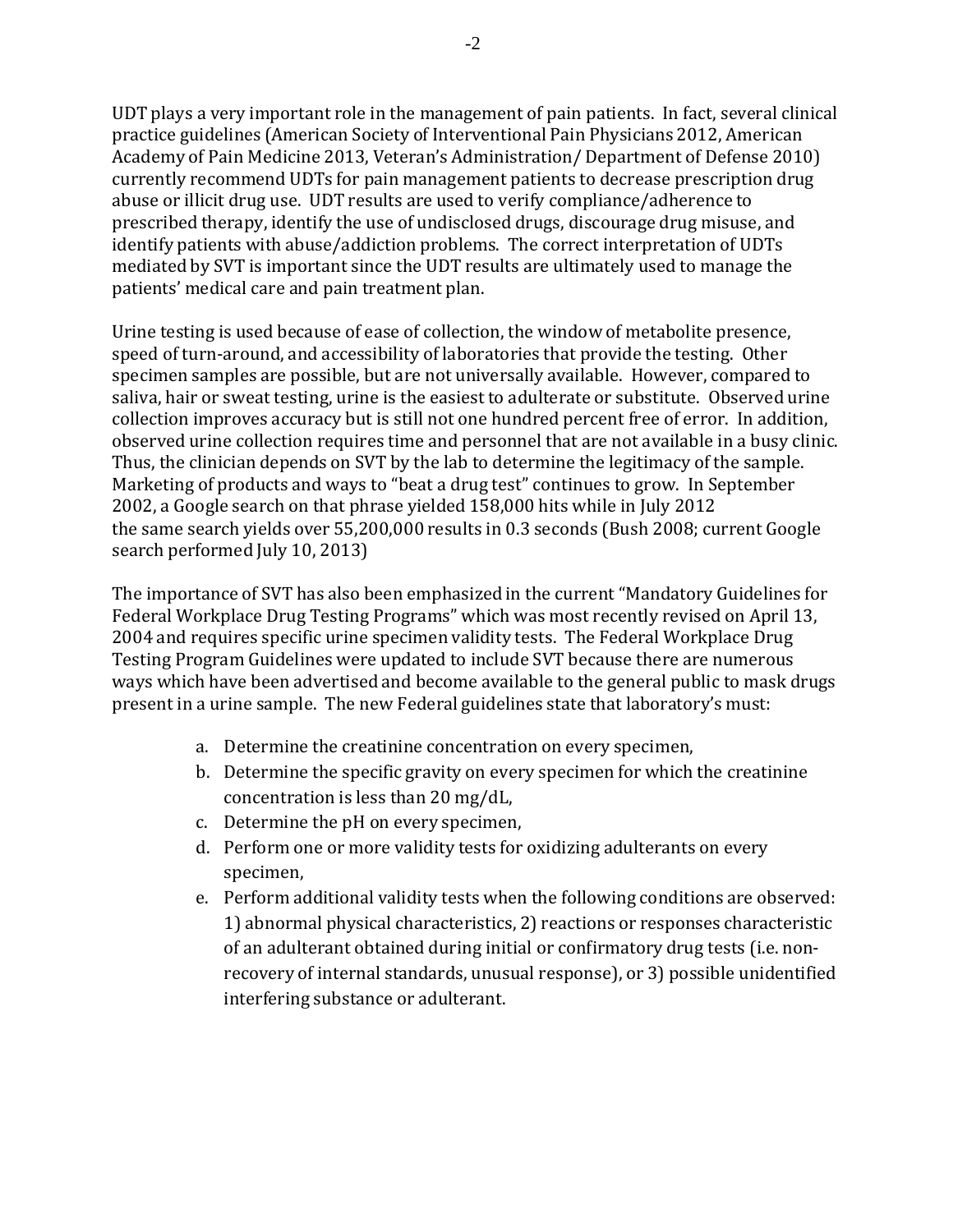In conclusion, SVT is a critical component of UDT and is necessary for appropriate interpretation of UDT results. Failing to reimburse for SVT effectively invalidates UDT as a monitoring tool for safe opioid prescribing. The lack of SVT will severely limit the ability to safely prescribe opioids and other medications for higher risk patients, those for whom the monitoring is most crucial. The American Academy of Pain Medicine and the American Association for Clinical Chemistry strongly oppose this proposal. We urge Noridian to continue to reimburse for SVT so that pain medicine physicians can provide the safest care possible for their patients.

Respectfully,

Sean Markey

Sean Mackey, MD, PhD President, American Academy of Pain Medicine

Steven H. Woney TEST

Steven H. Wong, Ph.D., DABCC (TC), FACB President, American Association for Clinical Chemistry

## **References**

Noble M, Treadwell JR, Tregear SJ, et al. Long-term opioid management for chronic noncancer pain. *Cochrane Database Syst Rev* 2010 Jan 20;(1):CD006605.

Jones CM. Frequency of prescription pain reliever nonmedical use: 2002–2003 and 2009–2010. *Arch Intern Med* 2012;172:1265–7.

Ives TJ, Chelminski PR, Hammett-Stabler CA, et al. Predictors of opioid misuse in patients with chronic pain: a prospective cohort study. *BMC Health Serv Res* 2006;6:46.

Jones CM, Mack KA, Paulozzi LJ. Pharmaceutical overdose deaths, United States, 2010. *JAMA* 2013;309:657–9.

Michna E, Jamison RN, Pham LD, et al. Urine toxicology screening among chronic pain patients on opioid therapy: frequency and predictability of abnormal findings. *Clin J Pain* 2007;23(2):173-9.

Jung B, Reidenberg MM. Physicians being deceived. *Pain Med* 2007;8(5):433-37.